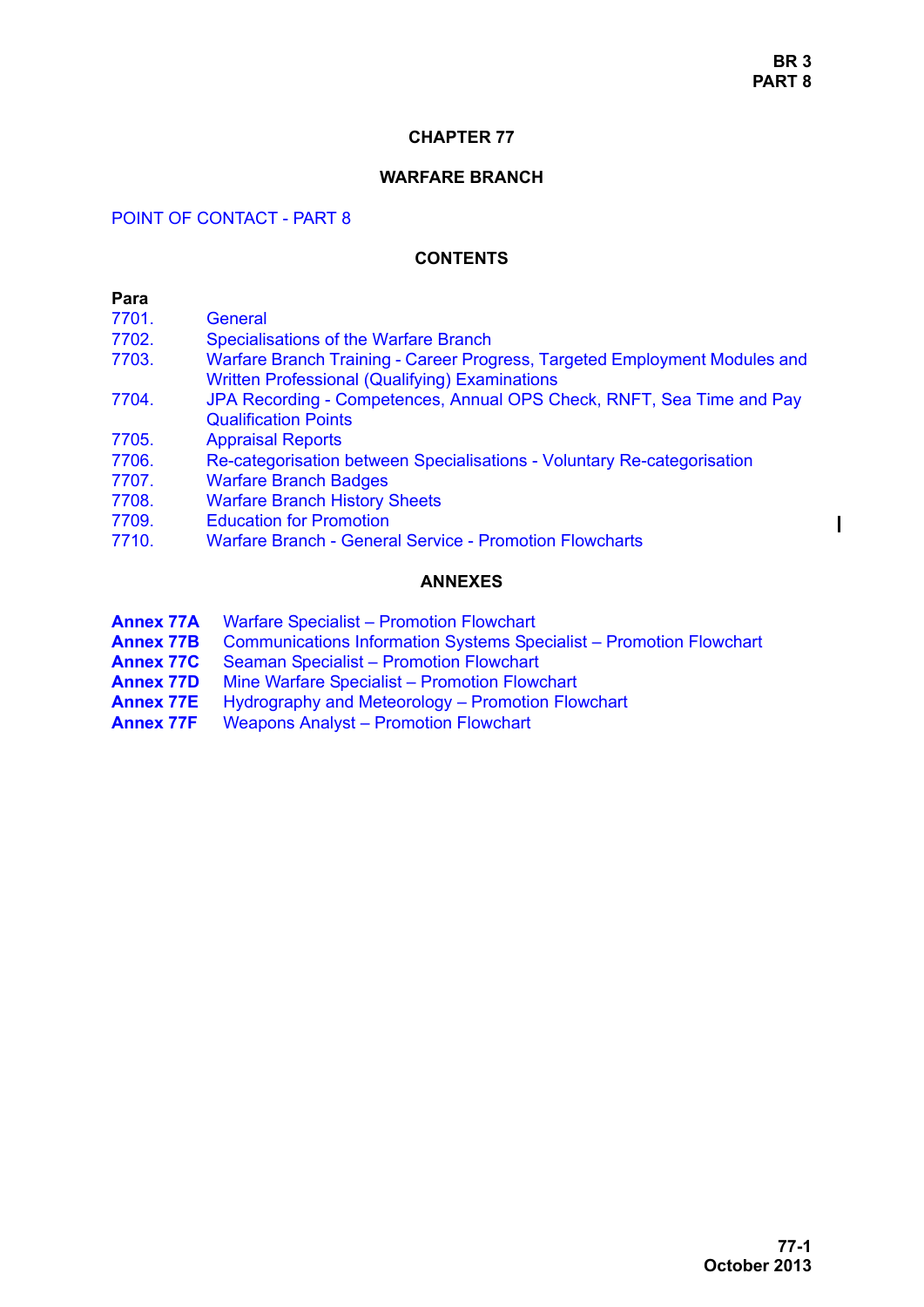# **CHAPTER 77**

# **WARFARE BRANCH**

# <span id="page-1-0"></span>**7701. General**

This Chapter covers the career regulations for all General Service Warfare Branch specialisations with the exception of Divers (Chapter 78), Royal Navy Police (Chapter 80), Physical Trainers (Chapter 82) and Communications Technicians (Chapter 84). Divisional Officers are to ensure that a copy of this Chapter and the appropriate Annex is placed in the PDR of every member of the specialisations listed at [Para 7702](#page-1-1).

# <span id="page-1-1"></span>**7702. Specialisations of the Warfare Branch**

a. The following specialisations (and sub-specialisations) exist:

# **Branch Designator (BD)**

**WS** Warfare Specialist

| (AWW) | (Abovewater Warfare Weapons)  |
|-------|-------------------------------|
| (AWT) | (Abovewater Warfare Tactical) |
| (UW)  | (Underwater Warfare)          |
| (EW)  | (Electronic Warfare)          |

- **CIS** Communication Information Systems
- **SEA** Seamanship
- **MW** Mine Warfare
- **HM** Hydrographic and Meteorological
- **SR** Survey Recorder
- **WA** Weapons Analyst
- **D** Diver (See Chapter 78)
- **RNP** Royal Navy Police (See Chapter 80)
- **PT** Physical Training (See Chapter 82)
- **CT** Communications Technician (See Chapter 84)

b. **Specialisation Selection.** General Service ratings will be selected for the WS, CIS, SEA, HM or MW specialisations at Careers Offices. The Warfare Ratings Branch Managers will manage requests from individuals to transfer specialisation, both within the Warfare Branch and the RN as a whole, on a case-by-case basis.

c. **Warfare Specialist Sub-Specialisation Selection.** AB(WS) employment and training should be in line with the following direction:

(1) Once qualified as an EW sub-specialist, ratings should only be employed in EW positions. Only WS(EW) rates, identified during Phase 1 & 2 training, are to be placed on EW TEMs unless exceptional approval is given by the Warfare Ratings Branch Managers.

 $\mathbf I$ 

(2) All other AB(WS) ratings shall be trained in no more than 2 subspecialisations, one of which is to be (AWT). This prevents ABs being trained in both (AWW) and (UW) specialisations as structurally, these sub-specialisations are the most vulnerable.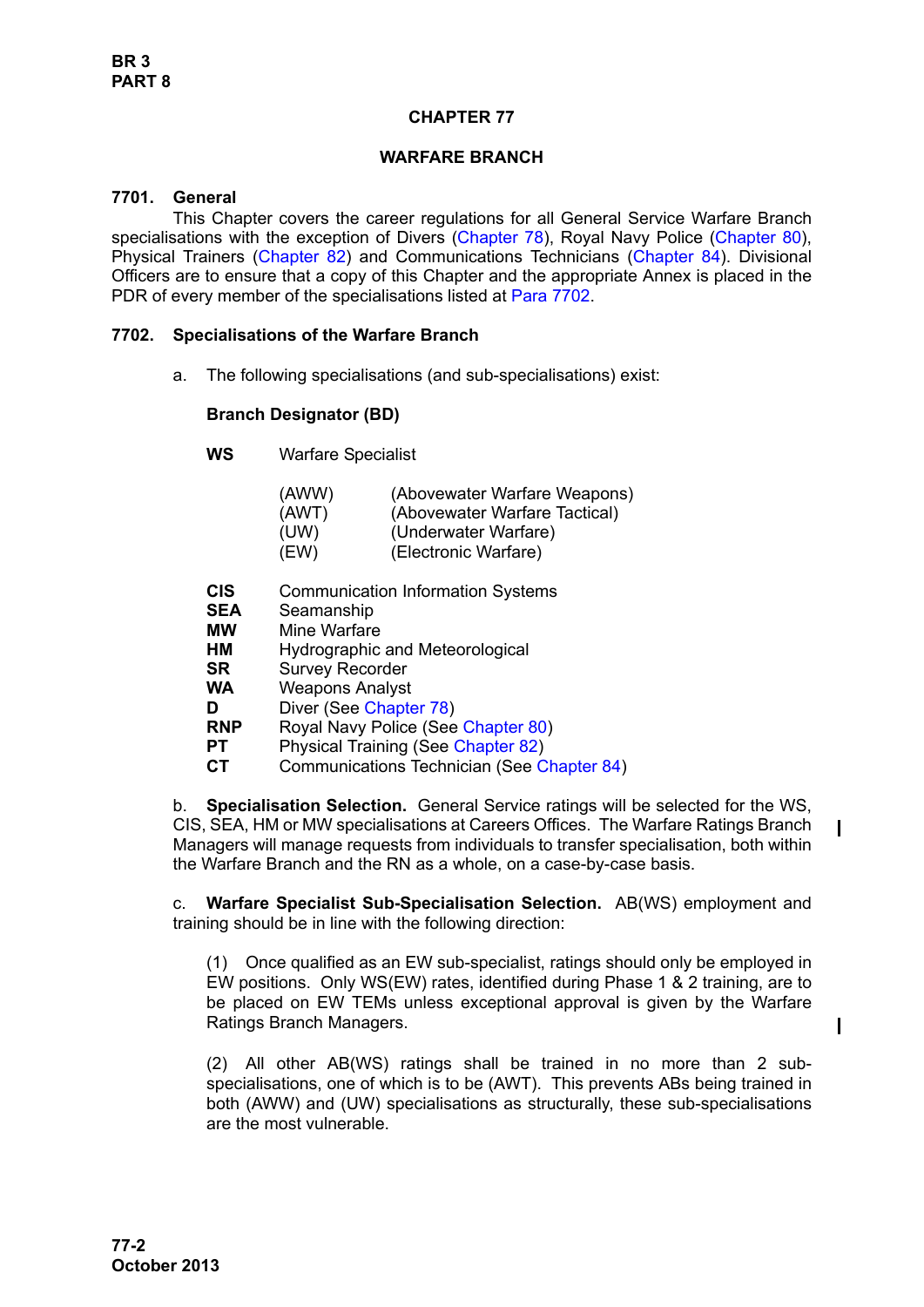$\blacksquare$ 

d. AB(WS) ratings will be streamed (AWT), (AWW) or (UW) by the relevant Warfare Ratings Branch Manager prior to AB to LS Promotion Boards. Individuals will be streamed on a number of factors, which include, but are not limited to:

(1) The Individual's competency profile, sub-specialisation requirements and/or needs of the Service.

(2) *SJAR*

(a) 1RO/2RO recommendations within the Potential section of the individual's appraisal report.

(b) Individual's comments within the Career Preferences and Aspirations section of the appraisal report.

(3) *Electronic C240* - On promotion to AB1 individuals who have not been identified or trained as WS(EW) are to submit a C240 with their sub-specialisation preference. The Electronic C240 should be forwarded to NAVY PERS-BM WAR GSW WO1.

### <span id="page-2-0"></span>**7703. Warfare Branch Training - Career Progress, Targeted Employment Modules and Written Professional (Qualifying) Examinations**

Career Progression for Warfare Branch Ratings are detailed within Annex 77A to Annex 77F. In addition to Career training, individuals will be required to undertake Targeted Employment Modules (TEMs) in accordance with the Unit Establishment List (UEL).

a. **Training Performance Statements, On Job Training Task Books and Operational Performance Standard.** On successful completion of PQCs for AB2, LS and PO, a WB rating will have attained the Training Performance Statement (TPS) for the current rate. Individuals will be issued with the appropriate OJT Task Book (TB) or a Professional Certification Record (PCR). In the subsequent sea assignment, a rating will be deemed to have achieved Operational Performance Standard (OPS) on successful completion of the core career OJT section of the relevant TB (TPS+OJT= OPS) for AB/LS and PCR for PO. On achievement of OPS as an AB1, LS and PO, the Warfare Training Co-ordinator must inform the unit Human Resource (HR) administrator so that the relevant competencies (see Annexes for details) are input to JPA. When an individual is advanced to AB1 the HR administrator is to ensure a Promotion Authorisation Request (PAR) is signalled to their parent Career Management Cell (CMC) who will authorise the promotion and change the rank on JPA. It is important that achievement of OPS is input to JPA before the PAR date; thus stating that the rating has achieved OPS before attempting to be advanced to AB1. A rating's OPS is defined and owned by the relevant Branch Manager.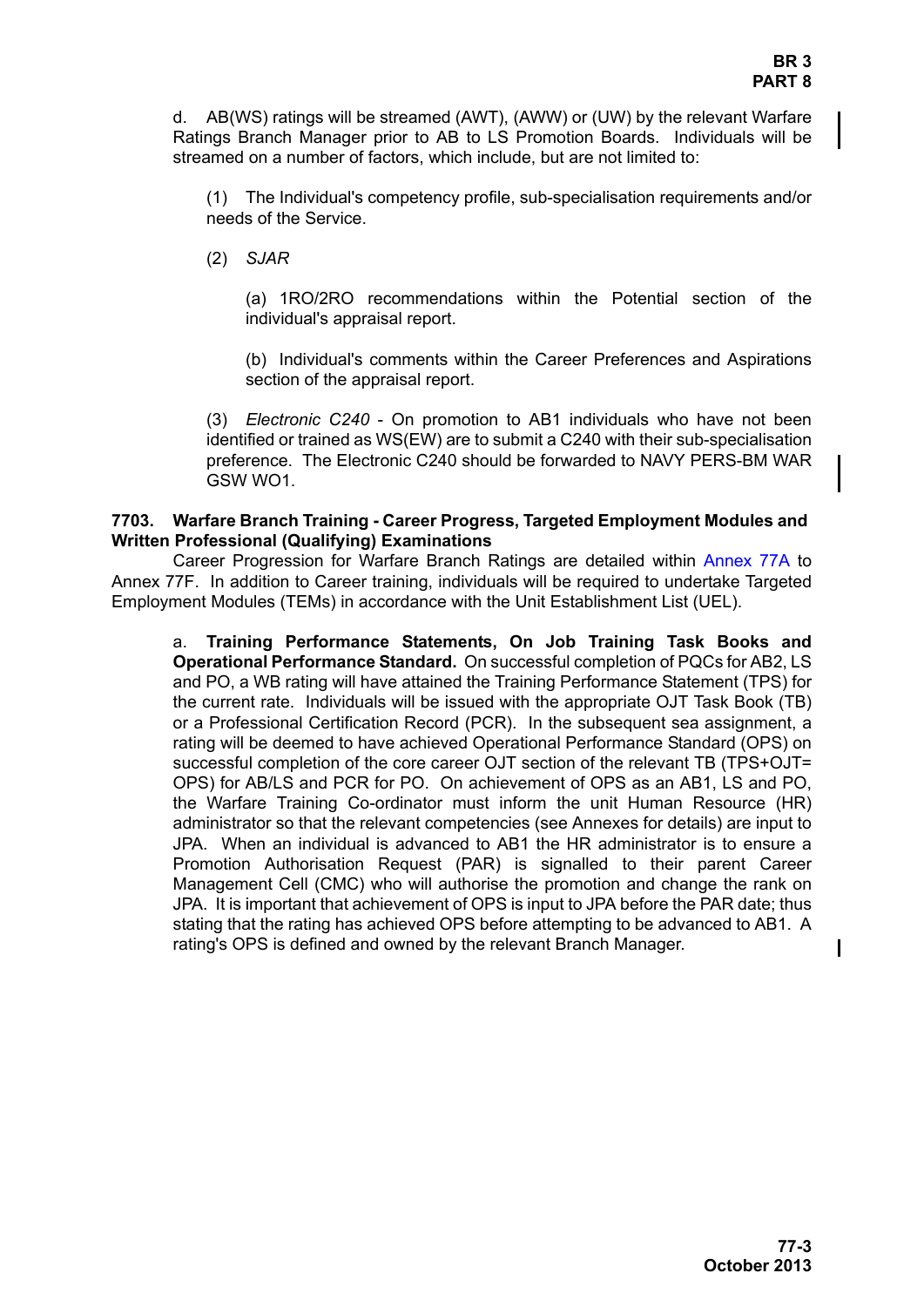b. **Mechanism for Unacceptably Slow Progression.** It is entirely possible that some ratings may not achieve OPS. Within the Warfare Branch there is no scope to employ individuals who cannot or will not progress themselves beyond AB2. It must be realised that AB2s are primarily employed to gain experience and to advance to a higher rate. It therefore follows that the ultimate sanction for those who cannot or will not progress beyond AB2 is the application for an administrative discharge on the grounds of un-employability. Within the WS and CIS specialisations an initial warning is set at 12 months, whilst SEA, MW and HM is set at 18 months from the end of Phase II Training (unless it has been given earlier supported with unequivocal statements of non-recommendation for promotion in an Appraisal Report). Warnings will then continue 3-monthly within the Appraisal process for an aggregate total of 18 months under warning, whereupon application for administrative discharge on the grounds of un-employability will be sought.

c. **Targeted Employment Modules.** These are the method by which additional individual skills, as required by UEL position numbers, are delivered. As TEMs are linked to UEL position numbers, the Warfare Department Co-ordinator must liaise closely with the Executive Warrant Officer (EWO) in order to manage Squad members effectively. MWS course capacity and scheduling can restrict the timely delivery of TEMs to meet short notice requirements, therefore, individuals may need to be "assigned" between UEL position numbers up to eight months in advance of assuming a particular role in order to achieve the appropriate TEM in good time. Some TEMs are graded whilst others are Pass/Fail:

(1) *Pass.* Training establishments and units that are responsible for conducting TEM courses are to report successful completion and ensure their Human Resource (HR) administrators input the relevant competencies to JPA.

(2) *Failure.* In the event of failure, students are to be back-classed either by course module, where appropriate, or for the entire course. If a student fails an entire TEM course, a written report is to be forwarded by MWS units and establishments (as appropriate) to the individual's parent unit and the receiving ship. The individual could be considered for Discharge SHORE in accordance with Chapter 54 or, in the case of LS, immediately warned formally by the parent unit for reversion in accordance with [Para 7705.](#page-6-0) The need to assign a rating to the next available TEM course may mean that the formal warning period may be less than three months. The Course Booking Cell (CBC), as advised by the ship's EWO, may allocate an individual who has failed a TEM or another member of the ship's Squad to a place on a later TEM. The EWO must assess the manning implications.

(3) *Second Failure.* After a second failure, LS or above will be subject to reversion for unsuitability. Able Ratings who fail a TEM a second time are not to be employed in any UEL position number that requires that competence and are not to attempt that TEM for another 12 months. The ship is to assess the individual's employability within the Squad. If deemed unemployable, the matter is to be referred to the relevant Warfare Ratings Branch Requirements Manager.

d. **TEMs OJT requirements.** In addition to OJT TB, AB2s, AB1s and LHs attending TEMs will also be issued with the relevant OJT in loose leaf format for inclusion in their current TBs.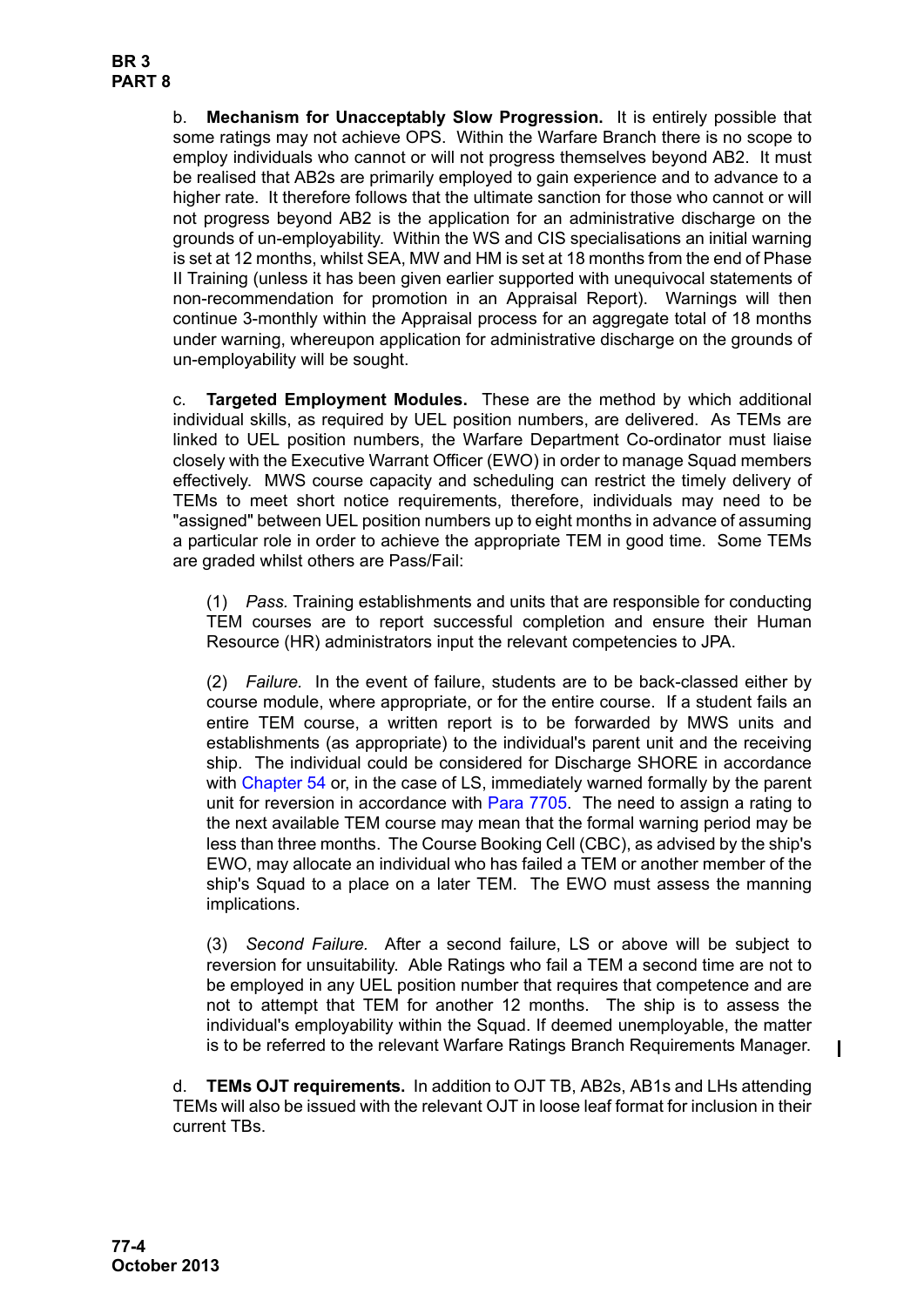e. **Written Provisional Examination/Written Professional Qualifying Examination.** AB and LS of the SEA/MW/HM branches must pass a Seamanship Written Provisional Exam (WPE) which is managed by the MWS Seamanship Training Unit (STU). AB (SEA)s are also required to pass a WPE in Tactical Communications whilst LS (SEA) will be required to pass a WPQE in Tactical Communications. The WPE/WPQE only needs to be passed once, whereas the OPS Check requires annual re-validation. The WPE/WPQC is a pre-selection requirement for the next higher rank for SEA/MW/HM.

f. **Completion of AB1 CBRNDC Task Book.** This TB may be issued prior to a rating being promoted AB WS1 and can be completed at any time after advancement to that rate. Although not a requirement for selection, all ratings are to complete this TB before promotion to LH including ALH

g. **Attendance on Next Higher Professional Qualifying Course.** A rating will not be eligible to attend the PQC for a higher rate unless he/she is in date for the Annual OPS Check in the lower rate and has been selected for promotion by a Board. The PQC and LRLC/SRLC should normally be undertaken as a package. The Selection Signal will be the trigger for EWOs/CMCs/CNPers to load candidates on the next available PQC/LRLC/SRLC. It will not be possible to achieve this for every individual immediately but priorities must be adjusted to achieve commencement of PQC at least, within 12 months of selection. On implementation, it is possible that a surge in applications will exceed available places. The Career Manager's judgement will be necessary to manage pinch-points.

h. **Failure to Complete Professional and/or Leadership Course.** Refer to Para 6716 for rules on the impact on a rating's promotion if he/she fails to complete PQC and/or LRLC/SRLC before CPD or within 12 months of CPD as a result of service reasons, non-service reasons (outwith control) or non-service reasons (within control). If the LS or PO PQC is refused, Para 6913 will apply. In the event of failure during a LS or PO PQC, Para 6912 will apply.

i. **OPS/WPE/WPQC Lead Authority.** The following table details the Lead School where there is an OPS Check and WPE requirement.

|                                        | <b>WS</b>  | <b>CIS</b> | <b>SEA</b>               | <b>MW</b>                 | HМ                        |
|----------------------------------------|------------|------------|--------------------------|---------------------------|---------------------------|
| <b>Ops Check</b>                       | <b>MWS</b> | <b>MWS</b> | MWS(STU) &<br><b>MWS</b> | MWS*(STU) &<br><b>MWS</b> | MWS(STU) &<br><b>HMTG</b> |
| Seamanship WPE                         |            |            | MWS(STU)                 | MWS(STU)                  | MWS(STU)                  |
| Tactical<br>Communications<br>WPE/WPQE |            |            | <b>MWS</b>               |                           |                           |

Sea/MW/HM OPS Checks all have both Seamanship and Specialist components, i.e.

SEA = Seamanship (MWS Seamanship Training Unit (STU)) + Tactical Communications (MWS) MW = Seamanship (MWS(STU)) + MW (MWS)

HM = Seamanship (MWS(STU)) + HM (FOST HM)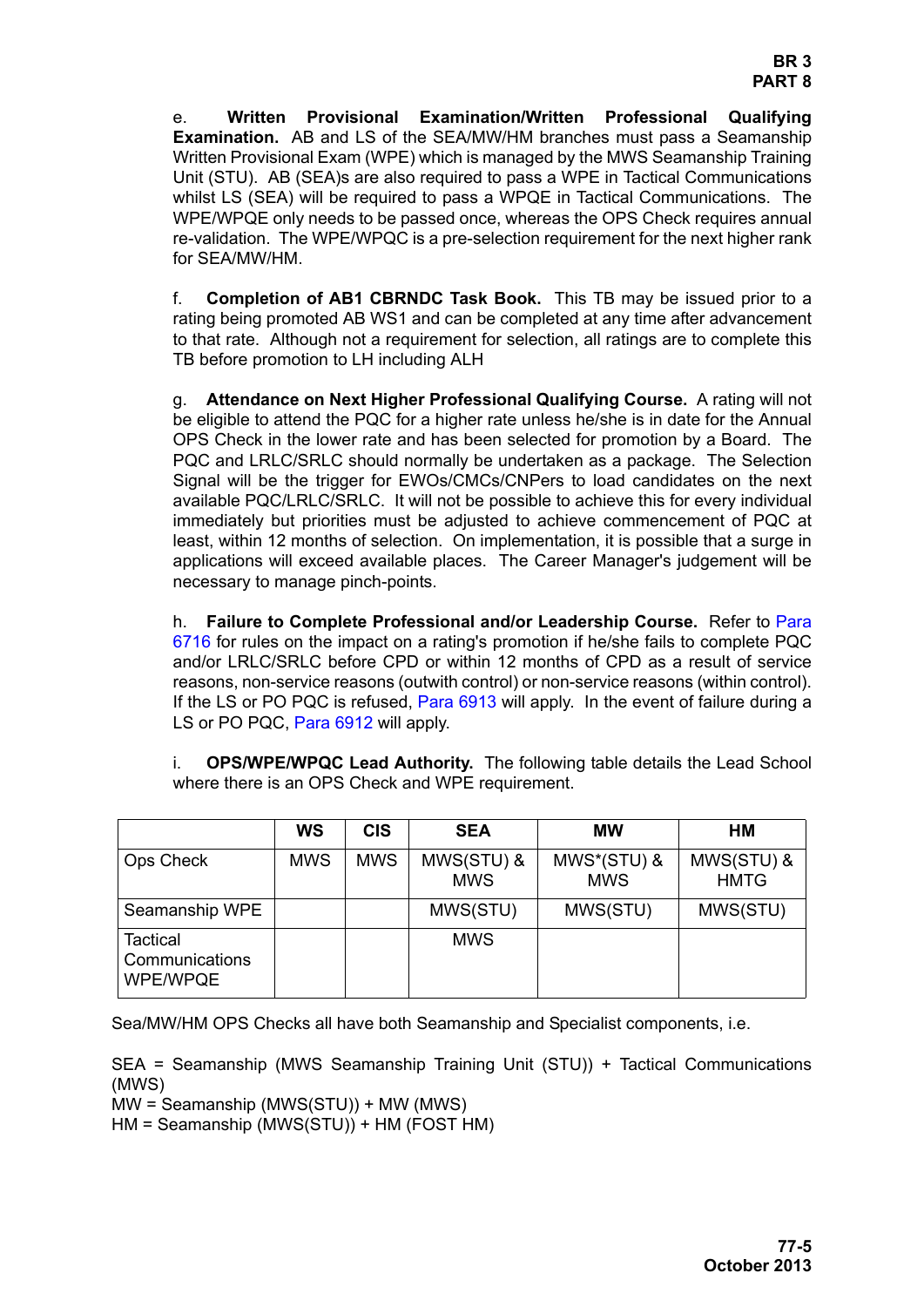### <span id="page-5-0"></span>**7704. JPA Recording - Competences, Annual OPS Check, RNFT, Sea Time and Pay Qualification Points**

a. **Recording of Competencies.** Once a WB rating has successfully completed a PQC, TEM, core career OJT TB and achieved OPS or a Written Provisional Examination (WPE) that competence is to be input to JPA by the appropriate unit HR administrator.

b. **Annual OPS Check.** All personnel are expected to remain at OPS while building up experience towards promotion. Maintenance of OPS is to be monitored through an annual OPS Check process co-ordinated by the Warfare Training Co-ordinator who is to ensure that sufficient opportunities are provided for this purpose within the constraints of the manpower planning cycle. Ratings assigned to positions outside of core warfare disciplines are expected, where possible, to maintain OPS. However, it is recognised that this may not be possible due to location and employment patterns. Therefore all individuals rejoining Front Line Units from shore assignments are to be given an OPS check as soon as practical after arrival. Whilst not a pre-selection requirement, being 'in date' for annual OPS is a pre-requisite for all promotion career courses for AB-LS and LS-PO and for promotion to the next higher rank at CPD. Divisional Officers and Line Managers of ABs and LHs who are serving ashore when selected for the next higher rate are to arrange for an Annual OPS check via the lead training school (see table below) prior to the individual attending promotion career training. OPS qualifications will be checked on attendance of LH and PO career course training. Ratings that are not in date for OPS will be returned to Unit. Sub-Specialisation Training Groups within MWS, MWS (STU) and FOST HMTG will define and regulate the standards required to pass an OPS Check and will promulgate them to Fleet Units. Guidance on the process of conducting OPS checks is given in BR 1984 - Warfare Training Regulations.

c. **RNFT.** Ratings are to be in date RNFT or in possession of either a permanent medical exemption as issued by a Naval Service Medical Board of Survey (NSMBOS) or temporary exemption (as issued by the Commanding Officer) on the appropriate CRD and CPD. See Para 6720 for full details.

d. **Sea Service.** A minimum period of sea service (not including JR Squad time) is required as a pre-selection requisite for promotion to PO and CPO and is to be recorded on JPA (See Annexes for individual specialisation minimum sea time requirements). Para 6905 defines criteria for award of sea service.

# e. **Pay Qualification and Accelerated Incremental Pay Points.**

(1) *Qualification Points (QPs) have been set against certain competencies for each Warfare Specialisation*. Until a rating achieves the competency set against a QP, their Yearly Incremental Progression will be automatically suspended within JPA. The progression will only re-commence when the competency has been achieved and awarded. The flow diagrams at the annexes list QPs against the various requirements. Full details of QPs can be found in JSP 754 Chapter 3 Section 4.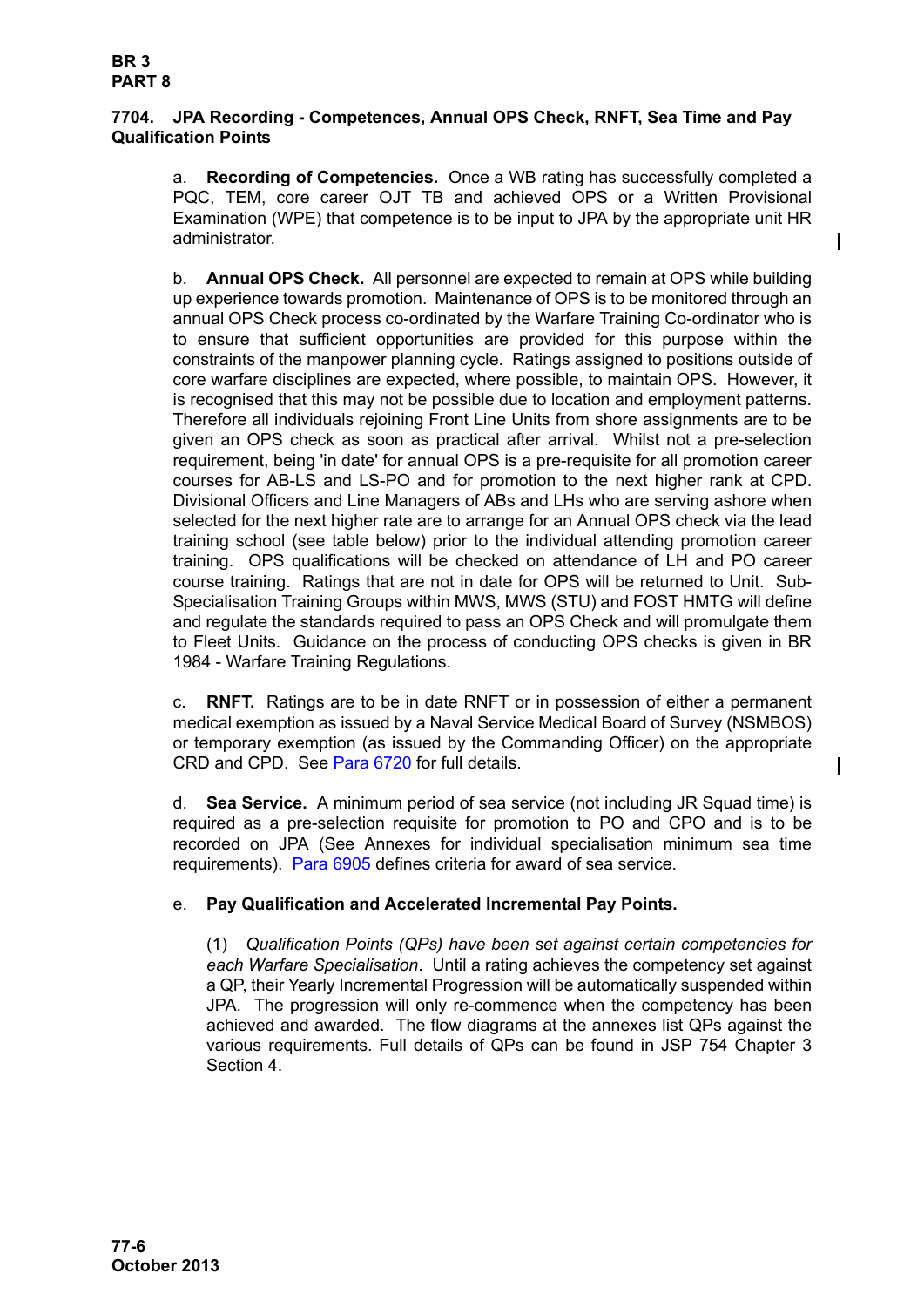(2) *Accelerated Incremental Pay Points (AIP).* In order to reward achievement of milestones the following AIP are available.

(a) On achieving OPS as AB1 - 12 months' AIP.

(b) On completion of PO PQC banked until being rated PO - 12 months' AIP.

(c) On achieving Level 5 NVQ Diploma in Management (PO to WO1) - 12 months' AIP.

Individuals are restricted to a total award of two 12-month AIP awards within a career. Full details on requesting the award of AIPs can be found in JSP 754 Chapter 3 Section 6.

### <span id="page-6-0"></span>**7705. Appraisal Reports**

a. **Appraisal Reports.** Appraisal reports are required in order to provide selection boards with the detail of an individual's performance and suitability for promotion. They are also required to provide indication of a sub-specialisation for AB(WS) not already streamed as WS(EW). Appraisal reports are to be raised annually (30 Nov for all ABs; 31 Jan for all LS). Individuals who cannot maintain OPS, or who receive an unequivocal statement of 'non-recommendation' in a SJAR appraisal, must be given a clear plan of action to remedy the situation. This plan must be summarised in the report. If no clear improvement is forthcoming within 3-6 months, individuals should be issued with a formal Divisional Officer, HOD or Commanding Officer's warning for inadequacy. In cases where a warning has been issued and an individual has not achieved or maintained OPS within the 3-6 month period, the relevant Branch Manager is to be consulted for advice.

b. **SJAR Recommendation.** Awarded 'Exceptional', 'High' or 'Yes' recommendation for 'Promotion - 1 Rank Up' on SJAR by final RO. If an individual has been awarded a positive recommendation for promotion (as above) in the last SJAR and, since that report, has become eligible in all other respects for selection, he/she will be placed before the Promotion Board. Where an otherwise fully eligible candidate has received an SJAR assessment of 'Insufficient Knowledge' at last report, presentation before the next Board will be determined by the Promotion Section using the previous report recommendation. Ratings may be deemed as 'developing' at the annual reporting stage, but this should not be based solely on not having achieved OPS. The requirement to be in date for Annual OPS check as a pre-selection requirement for promotion to LS and PO has been removed.

#### <span id="page-6-1"></span>**7706. Re-categorisation between Specialisations - Voluntary Re-categorisation**

Ratings may request to re-categorise from one specialisation to another. Units may loan ratings to the lead school for aptitude testing. Requests to re-categorise and results of the aptitude tests are to be forwarded to the relevant Branch Manager who will make a decision depending on the requirements of the Service. The request may be deferred or refused altogether, depending on the circumstances at the time.